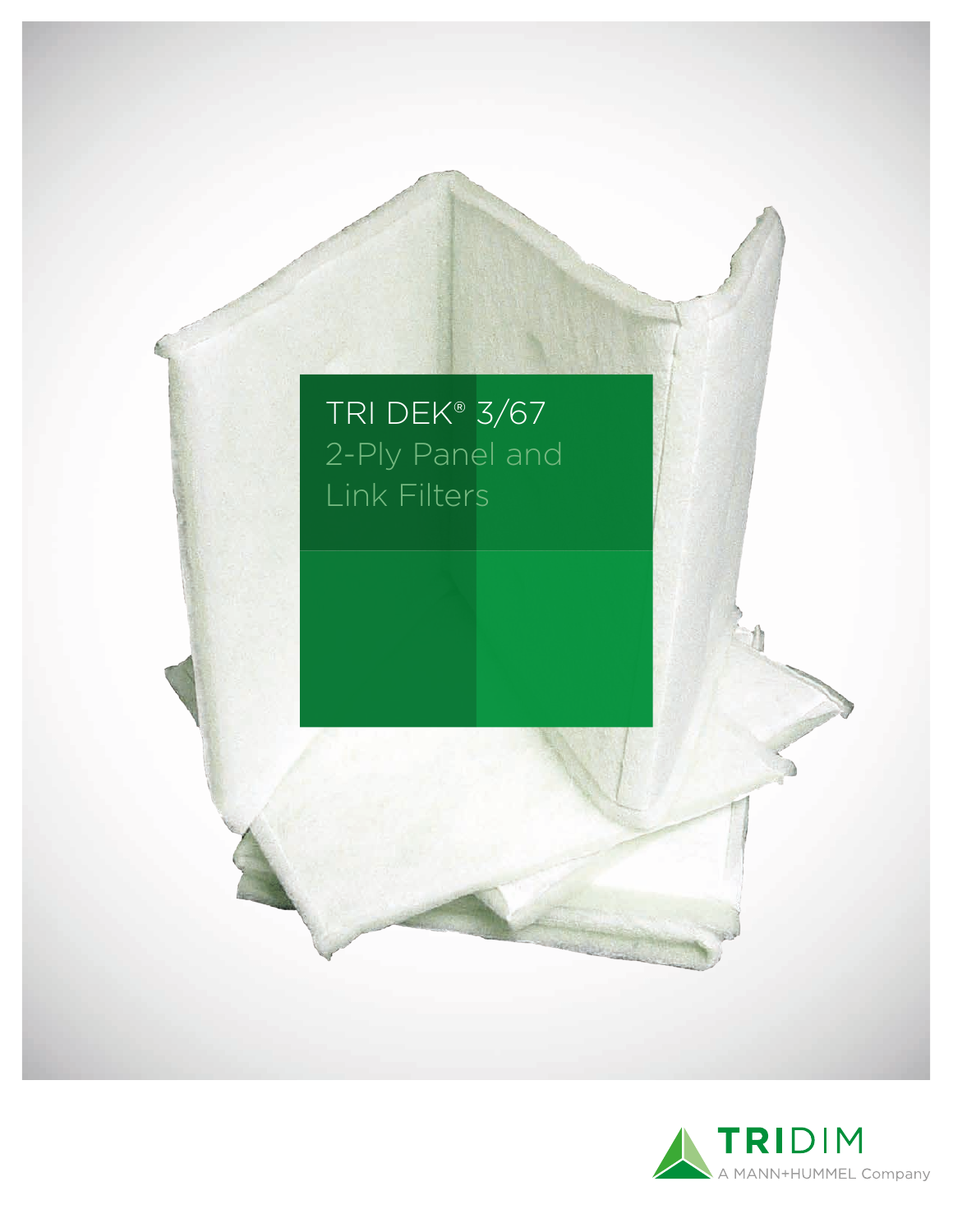

Tri-Dek 3/67 2-Ply Panel and Link Filters offer the solution you need for better efficiency and helps to relieve the increased pressures on your budget.

# TRI DEK® 3/67 2-Ply Panel and Link Filters



Cardboard Framed Filter



Microbial Growth

# **ELIMINATES BYPASS**

Traditional cardboard framed filters allow dirty, unfiltered air to pass around the filter causing contamination on coils and the HVAC duct as well as allowing contaminates into the building. Studies have documented that even a thin film on the coils can have a huge impact on energy consumption - up to a 37% increase. In addition to the energy savings the contaminant in the HVAC conveyance system can cause long term systemic problems that can be very expensive to abate.

#### **MOLD/MOISTURE RESISTANT**

Cardboard framed filters are vulnerable to the effects of moisture, even if they have been treated. Moisture can cause premature filter failure - the frame becomes wet and will buckle under the pressure of the system (as pictured top left). If the frame remains wet and conditions are correct mold and other microbials can easily grow on the filter media and frame - see photo lower left. The TRI-DEK 3/67 uses no cardboard but relies on an internal wire ring for support, this wire ring is sealed between two layers of synthetic media. This creates a filter resistant to moisture/mold that will save you money by reducing costly abatement.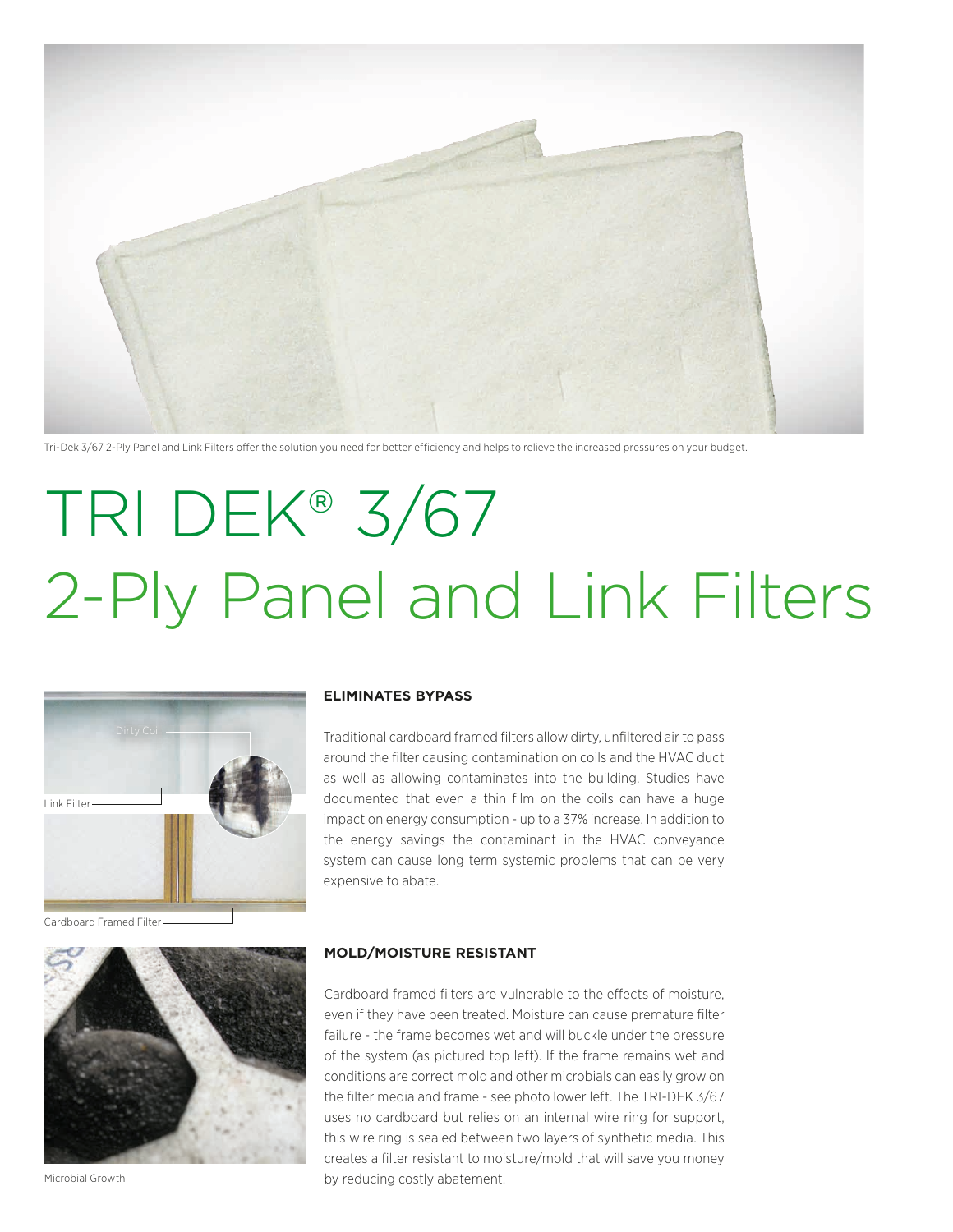| $\overline{v}$ ES 40                   | 出身2<br>TRI-PLEAT                                    |  |  |
|----------------------------------------|-----------------------------------------------------|--|--|
| $\sqrt{ES40}$                          | $24{\times}24{\times}2$<br>TRI-PLEAT                |  |  |
| $\sqrt{ES40}$                          | 2834.62<br>TRI-PLEAT                                |  |  |
| $\overline{v}$ ES 40                   | $\gamma$ and $\gamma$<br>TRIEFEAT                   |  |  |
| $\overline{\mathbf{v}}$ ES 40          | 20121-2<br>TRI-PLEAT                                |  |  |
| $\overline{\mathbf{v}}$ ES 40          | 24/24/2<br>TRI-PLEAT                                |  |  |
| $\overline{\mathbf{v}}$ ES 40          | 경소24 2<br>TRI-PLEAT                                 |  |  |
| <b>ES40</b><br>$\overline{\mathbf{v}}$ | 감사 2<br>TRI-PLEAT                                   |  |  |
| $\overline{v}$ ES 40                   | 24 = 24 + 2<br>TRI-PLEAT                            |  |  |
| $\overline{\mathbf{v}}$ ES 40          | 전자경<br>TRI-PLEAT                                    |  |  |
| $\overline{v}$ ES 40                   | 35124.17<br>TRI-PLEAT                               |  |  |
| $\overline{\mathbf{v}}$ ES 40          | 감정사각<br>TRI-PLEAT                                   |  |  |
| <b>ES40</b><br>۰                       | TRI-PLEAT<br>2482492                                |  |  |
| <b>ES40</b><br>÷                       | 2482482<br><b>IR-PLEAT</b>                          |  |  |
| <b>ES40</b><br>÷                       | <b>TRI-RIFAT</b><br>48249                           |  |  |
| $\sqrt{ES40}$                          | 2472452<br><b>TRELLEAT</b>                          |  |  |
| <b>ES 40</b><br>÷                      | <b>TRI-PLEAT</b><br>20349                           |  |  |
| <b>ES 40</b><br>÷                      | TRI-PLEAT<br>2492432                                |  |  |
| <b>ES40</b><br>÷                       | <b>TRI-PLEAT</b><br>전자국                             |  |  |
| <b>ES 40</b><br>÷                      | TRI-FLEAT<br>手の信む(子)                                |  |  |
| <b>ES40</b><br>٠                       | TRI-PLEAT<br>24(24)2<br><b>TRI-PLEAT</b><br>2412412 |  |  |
| <b>ES 40</b><br>÷<br><b>ES40</b><br>÷  | 9812697<br><b>TRI-FLEAT</b>                         |  |  |
| <b>ES40</b>                            | TRI-PLEAT<br>24/28/2                                |  |  |

TRI-DEK is packaged 24 per case rather than 10 or 12 per case. This can save additional money as reduced storage space is needed

# TRI DEK® 3/67 2-Ply Panel and Link Filters

### **LONGER SERVICE LIFE**

TRI-DEK offers a unique depth loading media that allows the filter to manage the dirt. Most filters are constructed of media that surface loads reducing their service life and causing high resistance to airflow across the filter after a short period of time. This high resistance can cause dramatic increases in the related energy cost.

TRI-DEK's media experiences a less dramatic increase in the resistance since it depth loads. TRI-DEK media is composed of different deniers of media allowing for larger particles to be captured on the first layer and smaller particles are filtered as the air passes through the filter media. Depth loading reduces energy cost and allows for a longer service life. The longer service life saves money in a variety of ways ... on the number of filters you need to buy per year, labor cost, disposal cost, etc.

# **REDUCED SHIPPING/STORAGE**

TRI-DEK is packaged 24 per case rather than 10 or 12 per case. This can save additional money as reduced storage space is needed and can reduce freight cost by up to 50%. Another huge benefit is reducing the number of trips to and from the air handler the HVAC technician has to make transporting filters.



TRI-DEK media is composed of different deniers of media allowing for larger particles to be captured on the first layer and smaller particles are filtered as the air passes through the filter media

# **BENEFITS**

- **Eliminates Bypass**
- Keeps Coils Clean
- Saves Energy
- **Mold/Moisture Resistant**
- Reduced Filter Failure
- **Longer Service Life**
- Depth Loading Media
- Reduced Shipping/Storage
- Reduced Labor